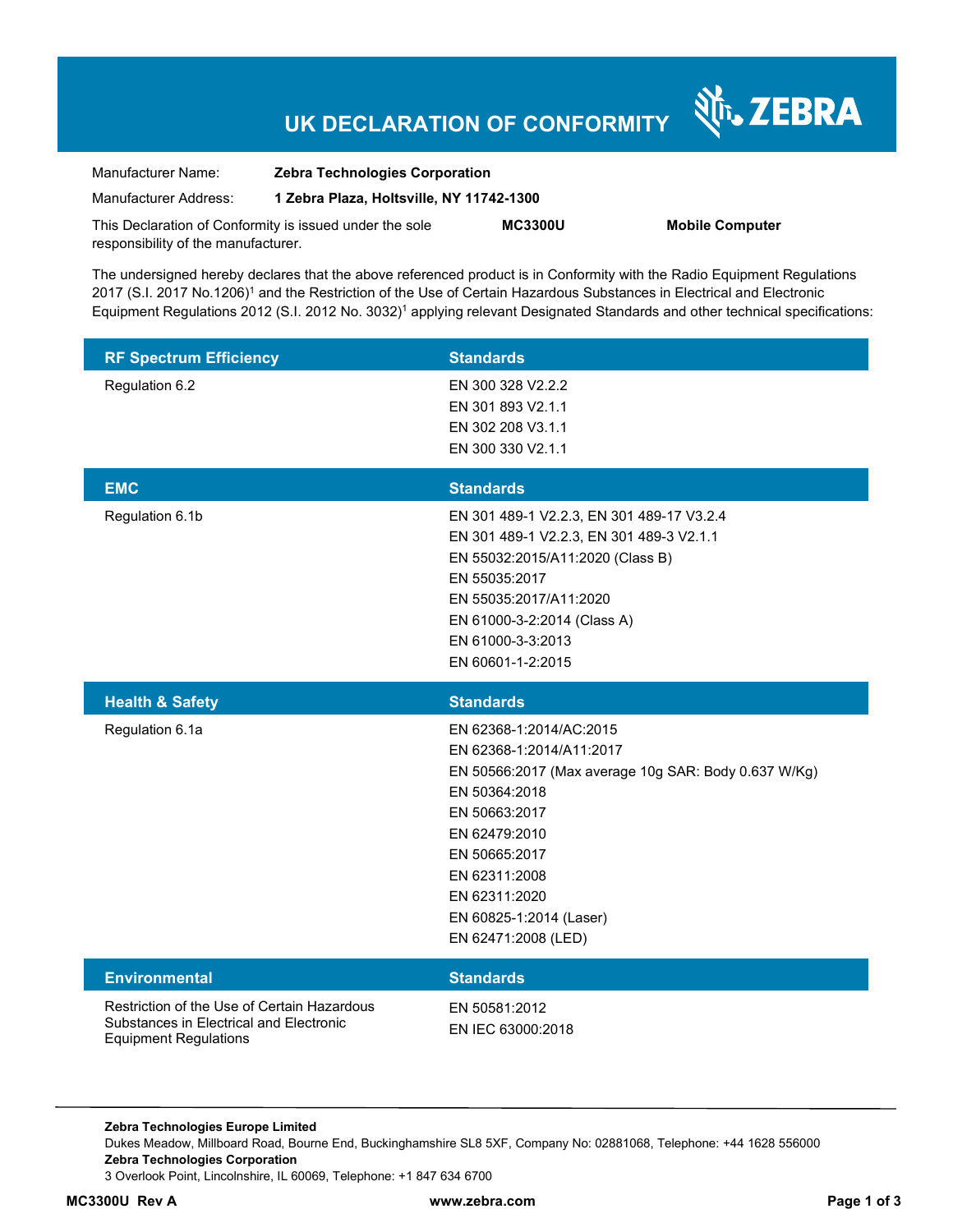## **UK DECLARATION OF CONFORMITY**

With regard to the Radio Equipment Regulations 2017 (S.I. 2017 No.1206)<sup>1</sup>, the conformity assessment procedure referred to in regulation 41(4)(a) and detailed in Schedule 2 has been followed.

 $^{\rm 1}$  As amended by applicable EU withdrawal legislation implemented at the time of issuing this declaration

### **Signed on behalf of Zebra Technologies Corporation**

*(Signature of authorized person)* Marco Belli Rev: A Alexander Communication of the Communication of the Communication of the Communication of the Communication of the Communication of the Communication of the Communication of the Communication of the Comm Sr. Manager, Regulatory **Date: 15 October 2021** Place: Bourne End, UK

Nr. ZEBRA